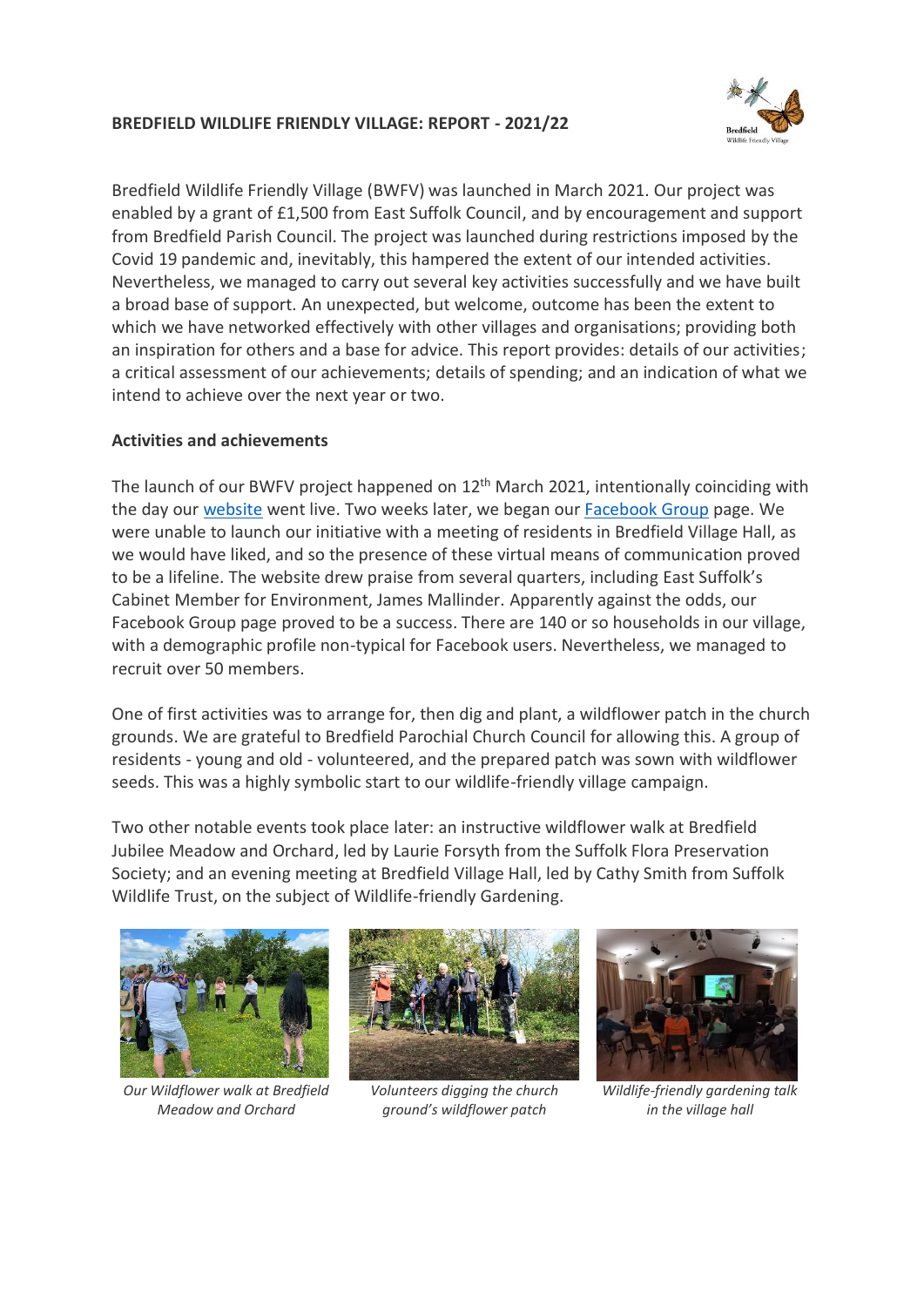As a consequence of our Village Hall meeting, and through discussion on our website and Facebook group page, we expect that changes in gardening habits - large and small - are happening locally, in a wildlife-friendly direction. Discussions among members of our community support this. We have a strong voice on Bredfield Parish Council and have helped shaped its Climate Emergency Policy and engagement with the Queen's Jubilee Green Canopy campaign.

The mission of Bredfield Wildlife Friendly Village includes the statement that "*We will join with other villages and organisations to share practices and help create a network of wildlife-friendly havens*". This wider, networking element of our mission has perhaps been one of our greatest achievements. We have met and talked with other 'green' groups in the East Suffolk area: Snape, Felixstowe, Waldringfield, Martlesham and Campsea Ash. Indeed, the group in the latter village - [Wild About Campsea](http://www.campseaashe.onesuffolk.net/assets/WAC-brochure-070721.pdf) - have cited us as an 'inspiration' for the setting up of their group. We have joined in discussions with several other groups on the East Suffolk Community Partnership forum. More widely, we are a leading member of the national 'Wildlife Friendly Communities' organisation and have provided advice to several other groups in Suffolk and beyond. We have provided two articles for East Suffolk's [Greenprint Forum](https://www.eastsuffolk.gov.uk/assets/Environment/Green-Issues/Newsletters/2021/Greenprint-newsletter-spring-to-early-summer-2021.pdf?fbclid=IwAR2w1ztyZyZesJvCkKpOPYGY63Na3SI0RR8xNQRXhG6cipyPXcsj8VpAVg4) magazine, and we have received several requests to share material from our website, including from Natural England.

The mission of Bredfield Wildlife Friendly Village also contains an aspiration to promote, what we called 'wildlife friendly learning'. Our intention was to use Bredfield Jubilee Meadow and Orchard as a learning resource for local schools. Linked to this, we developed and provided access to learning resources on our website. We approached three local schools: Farlingaye High School, Charsfield Primary School, and St Mary's Primary School. Respectively, the responses were: a willingness to engage; an expression of interest; and no response. The over-riding problem we faced was the effect of Covid restrictions which deterred any schools from arranging field trips. Added to this, was the relatively short window of opportunity to study the distinctive flora of Bredfield's ancient meadow. We have not given up on this learning aspect of our mission, but we intend to subsume it within a broader guiding concept of 'nature engagement' (see final section).

## **Spending**

| <b>Date</b>       | <b>Details</b>                                    | <b>Amount</b> |
|-------------------|---------------------------------------------------|---------------|
| <b>March 2021</b> | Development and launch of website, in conjunction | £900.00       |
|                   | with Community Action Suffolk                     |               |
| April 2021        | Seeds and fencing for wildflower patch in the     | £95.87        |
|                   | church grounds                                    |               |
| Oct 2021          | Hire of Bredfield Village Hall for SWT Wildlife-  | £30.00        |
|                   | friendly Gardening Event                          |               |
| Feb 2022          | Renewal of Community Action Suffolk's hosting of  | £113.50       |
|                   | website for 2022/23                               |               |
|                   | TOTAL                                             | £1,339.37     |

Our spending this year was: